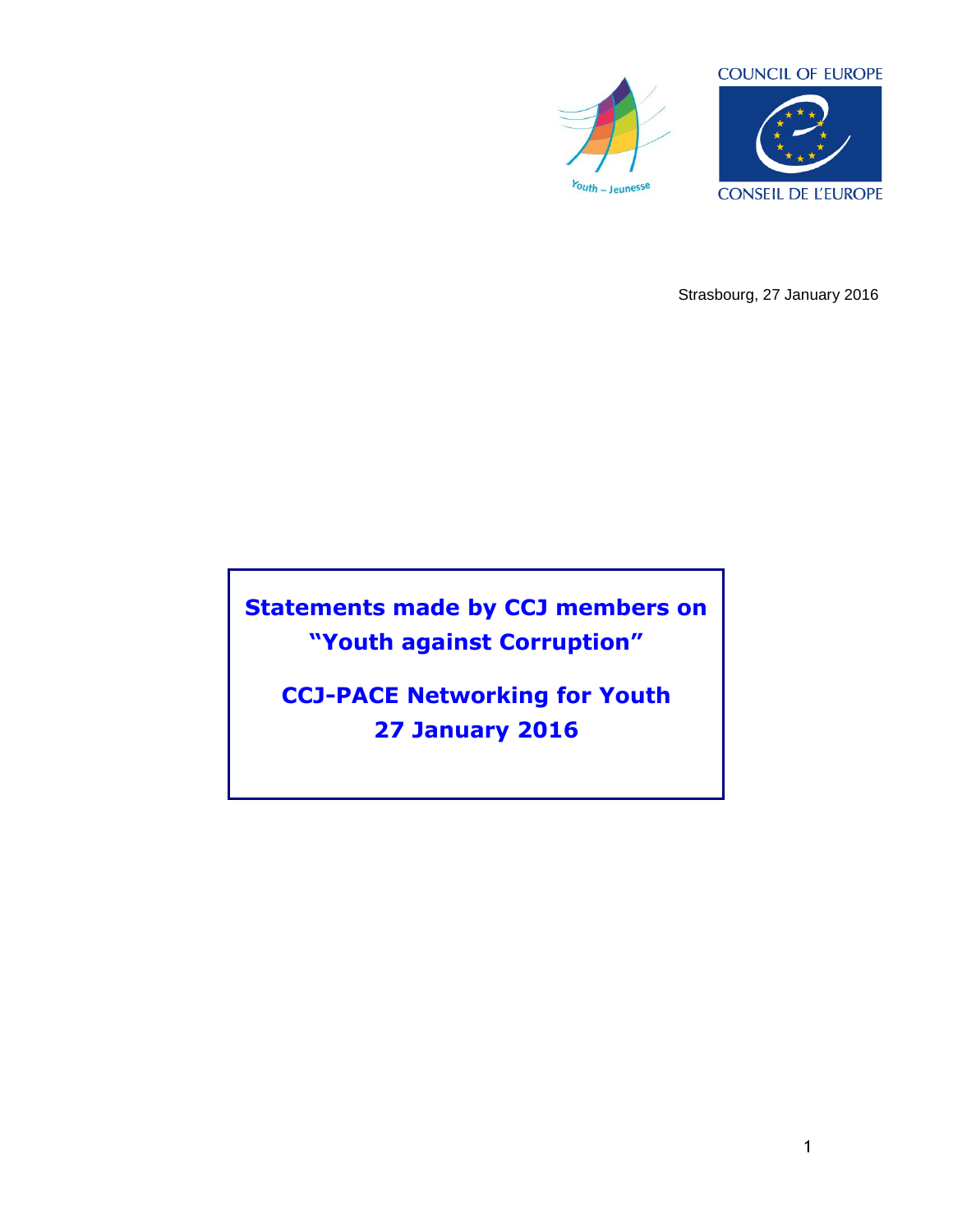## **Corruption in political life Christian Scharling**

International Federation of Liberal Youth

My point of intervention will look at how young people are faced with corruption in the political sphere and as well how they can help combatting it. Young people often feel alienated from politics in general, making it a field for the 'elite'. And not an 'elite' in its positive sense, more so in its excluding way. As such, politics are viewed as a place for the few, where decisions are taken to benefit the richer and more political powerful minority in society – often described as the "one-percent". In addition, young people often feel cared for in a tokenistic way, where they 'look nice' in photographs, but not in the political decision-making. However, some young people feel rather disconnected from the political sphere because of lack of information. This drives them to believe that they are 'not good enough' to take part in political discussions, which again alienates the political life in general, although admittedly in a less grave sense.

In general, it can be concluded that young people at large doesn't feel included and as such perceive politics as for the few, which accumulates an expectation of politics being corrupted. How can we overcome these challenges? And most importantly how can young people be a positive actor in combatting corruption in the political life?

First of all, young people and society in general needs access to information. Of course restrictions on media and internet access in some Council of Europe member States are of great concern to this extend, however, also member States who are generally considered to uphold high standards in access to information are introducing restrictions on access to correspondence between politicians and state institutions. The fear of the next 'political scandal' in tomorrow's news entails a significant blow to the access of information. However, if young people should stand up against corruption it is essential that they are able to check and balance their governments.

Corruption is often perceived as a 'habit' that needs change. It is obvious to start the change of such habits in ground schools across Europe. However, changing the school curriculum will not do it alone. Youth organisations and youth workers are central players here. Whereas school often feel obligatory, because of its mandatory nature, youth organisations and youth workers are able to give a non-biased education in combatting corruption through methods relevant to young people. State partnerships with private partners could be a way to introduce the fight against corruption in the volunteer forums that young people take part in.

At last, I want to draw your attention to the work of the Council of Europe and its youth sector. Terms like participatory budgeting and co-management are essential in the CoE youth sector and should be it as well in the political sphere throughout Europe in general. The city of Cluj Napoca in Romania was awarded the youth capital of 2015 and introduced participatory budgeting with great success.

As such, involving young people as equal partners in policy-making can help combatting corruption.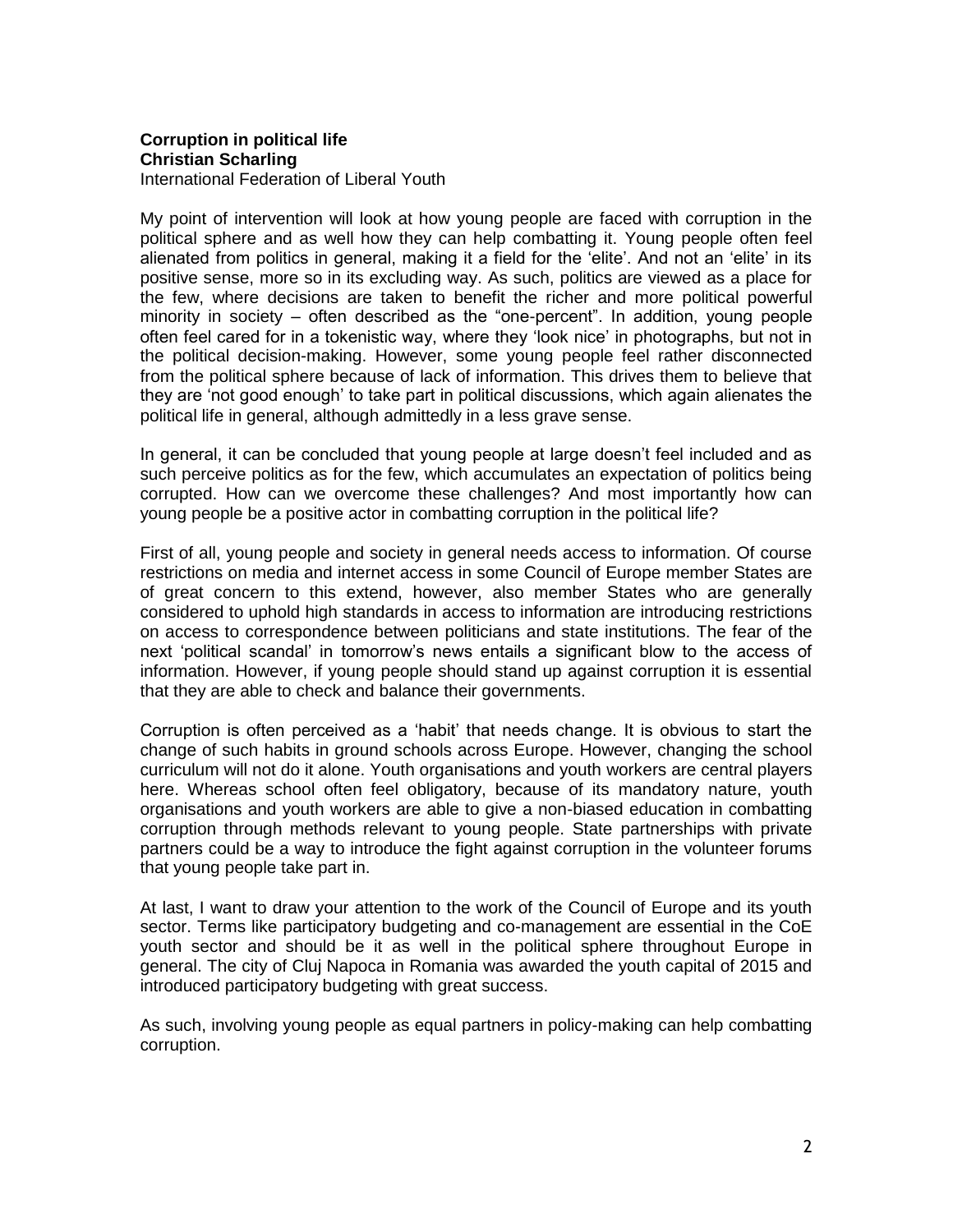## **Corruption in education Marko Grdosic**

Association des Etats Généraux des Etudiants de l'Europe/European Students' Forum

Corruption is a very big societal problem, and has probably existed from the beginning of human race. Coming from Croatia, a country fairly developed, but with difficulties just as most of others have, I have met different examples of corruption while growing up, with the biggest and most shocking cases appearing during my studies. In 2008, in a single day, police arrested numerous members of my Faculty of Economics and Business Administration. In the whole police operation called 'Index', that covered several faculties within the University of Zagreb, 69 persons were indicted of criminal offences, such as bribing, illegal mediation, abuse of position and sexual harassment. The accused persons included academic staff, faculty administration as well as students. This came as a big shock to the academic community, the students as well as to the larger public, with consequence of losing trust in higher education.

The question is always why do these things happen? Or better said, what are the challenges one have to address in order to work on reducing the level of corruption, not only in education, but in general? Corruption is considered socially acceptable as there is general resignation of society towards the problem. On the other hand, there is strong unwillingness and fear of reporting cases. Every person is from his or her early age surrounded with examples of corruption - in most cases not even being aware of it. From bringing a gift to the doctor, bribing a police officer, unreasonably exchanging favours; children observe their parents and learn how to act. One foreign student attending an exchange in Zagreb told me while we were using public transportation: 'You can't even consider addressing the problem of corruption as long as parents teach their children it is normal not to pay for the tram ticket!'

Referring back to the previously mentioned case of corruption at the University of Zagreb, it is important to also highlight what has been done to address corruption since the scandal was brought out in the open. First of all a central office for coordination of anti-discrimination and anti-corruption has been established; a legal framework has been developed and the existing codes of ethics have been reviewed, while new ones have also been adopted. At the same time a mechanism has been developed for reporting cases (website); brochures and videos have been published; roundtables and trainings organised, addressing students and the wider audience, as well as academic community and institutional staff. At European level, partnerships have been established with other universities with the purpose of exchanging on good practices in fighting corruption.

Based on my example, the question that must inevitably be raised is: how can the education sector get back the trust of students and the wider public after such a deceitful act? And how can the formal education sector in its teaching address the issue of corruption effectively? In my opinion, the most important change required is to put in place a strong education sector based on values and ethics as this is imperative for bringing about sustainable change in a long term perspective. Values and ethics are a way of living and a way of perceiving the world around us and it cannot be learned from a book - these principles and values have to be lived. This is why I am convinced that volunteering, non-formal education and youth work are the most natural ways for addressing this issue together with adequate family education. Children and young people, who at an early stage of life join various organisations with good causes and volunteer in different projects, get those essential values and principles entrenched and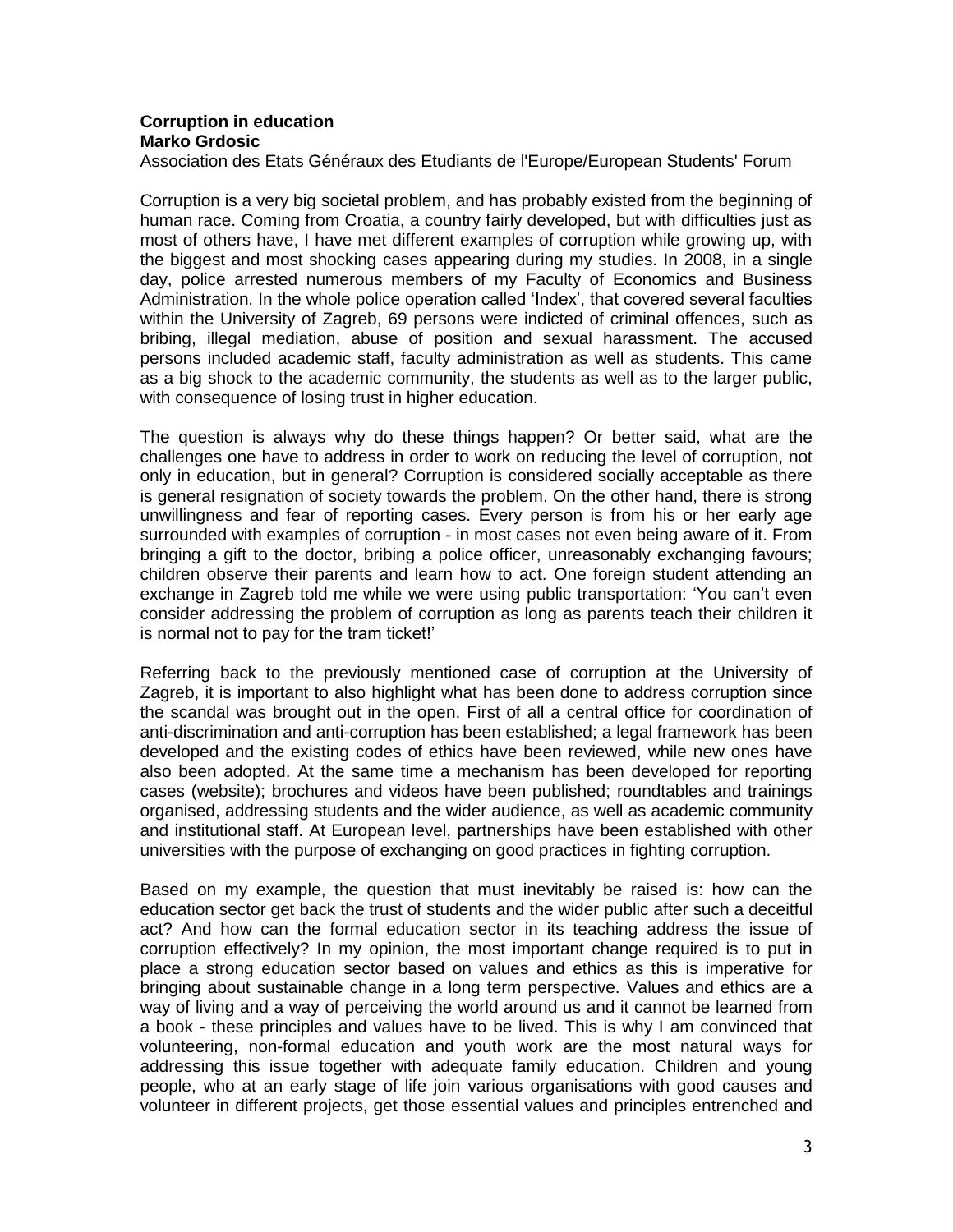can therefore also become real actors of change and view the world differently. This is where youth organisations play an important role and where the Advisory Council on Youth could support the Council of Europe bodies in developing initiatives.

## **Maria Roidi**

Youth Social Rights Network

Nowadays, the phenomenon of corruption grows bigger and bigger in the social, political and financial field. It is not rare to find ourselves facing incidents of bribery, money laundry and allocations of large amounts of money in purposes different than they ones they had been destined for, with the upper goal of legalizing these forms of income.

Doctors in hospitals ask for the so called "tip", so as to perform a surgery. Tips are also given by citizens to workers in public services, so as to save time and bureaucracy. Political parties, wealthy entrepreneurs and other members of the social elite are often involved in local and international scandals. Furthermore, people without real qualifications get prestigious jobs just because they know the right people.

Citizens have no other choice but to provide tips so as to get better service. As a result, this mentality has been embedded in our society and it has become a common practice, which is widely accepted. Incidents of bribery in social services do not surprise anyone. Consequently, corruption passes from generation to generation as a social habit. Young people learn to abide by the unwritten rules, therefore, corruption keeps growing.

Young people have to face quite a few challenges, such as the establishment of corruption as a common practice, the dire economic traits which accentuate the situation, the low level of the educational system, which does not support young people in building critical thought towards this kind of social issues, political instability, which is also translated in political parties rising and falling long before completing their term of office. Monitoring mechanisms *do* exist in member states, however, these mechanisms are often part of the problem. As a result, new institutions are formed to monitor the old ones and so on and so forth…

How can this situation be reversed? How can young people – who are the future of Europe - change the social scenery?

Firstly, young people need to grow aware of the situation and have access to information on how to combat corruption. Secondly, active participation plays a major role. Youth organizations and NGOs can train people on how to fight against corruption. The same organizations can set up mechanisms and help eliminate this plague by providing legal advice, training and support in reporting and denouncing incidents of corruption. Furthermore, another measure which does not require large funds or complex planning is the creation of an e-platform, where all citizens can access information on how to combat corruption, report – even anonymously - incidents of corruption and share knowledge and good practices. The youth organizations can support this project by providing their know-how, by communicating this information to their target audience, by networking and collaborating with other bodies and the local authorities. I am aware of the fact that similar databases do exist, but I believe that a platform under the auspices of the Council of Europe would have a different prestige. The CoE could recommend member states to create similar platforms, a fact which would be a big success.